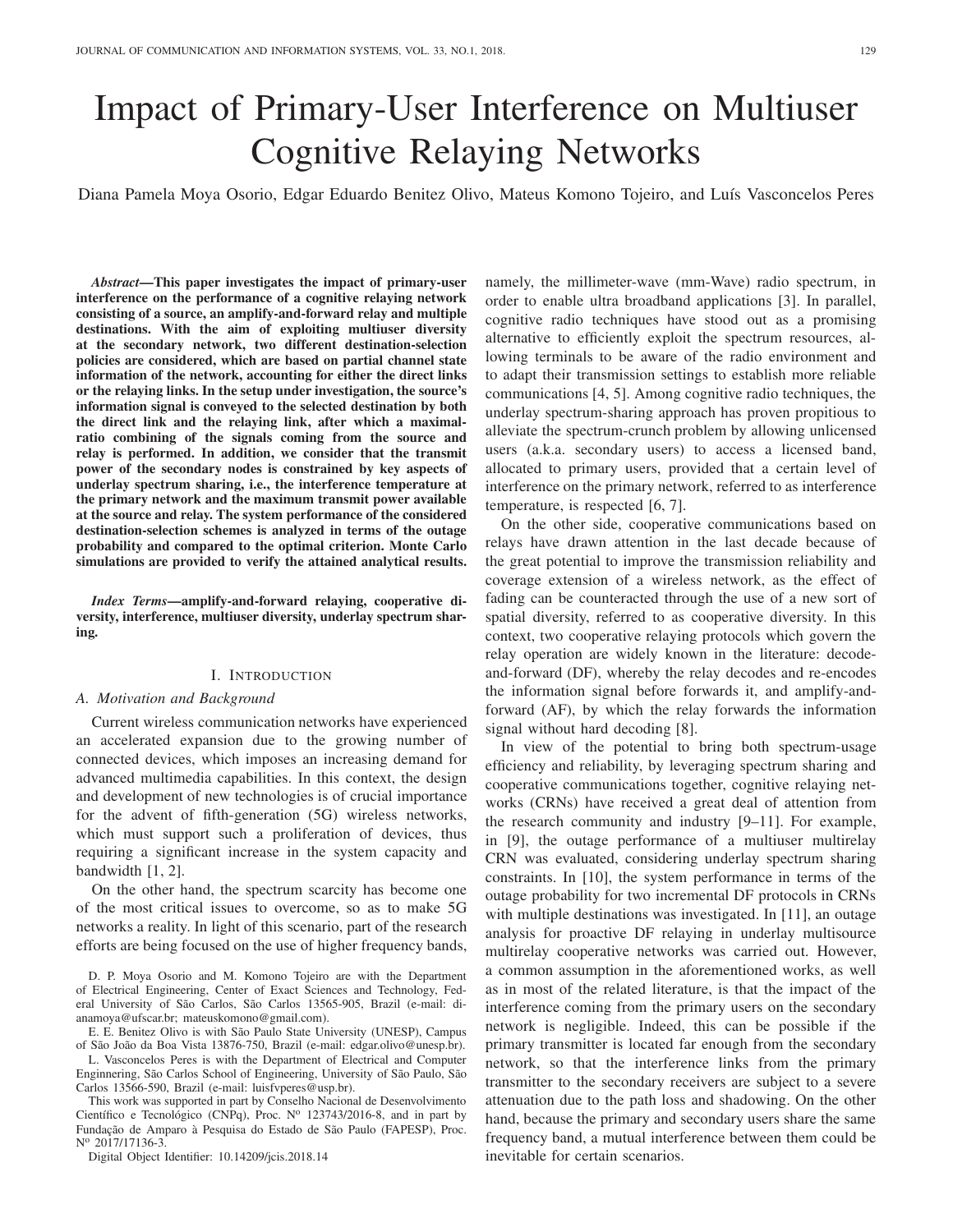# *B. Related Works*

Despite the valuable research endeavors as yet, few studies have examined the effect of the primary-user interference on the secondary-network performance [12–18]. Among them, by considering a conventional secondary network (i.e., without cooperation), in [12], the aggregate interference on a secondary receiver coming from primary and other secondary transmitters is characterized for an underlay cognitive network, for which the spatial randomness of the nodes and a distance-based transmit power control scheme were taken into account by employing an stochastic geometry approach. In [13], the work in [12] was extended by considering massive multiple-input multiplo-output (MIMO) enabled base stations.

On the other hand, considering a cooperative secondary network (i.e., a CRN), in [14], the impact of the primaryuser interference and outdated CSI on the outage probability of a three-node CRN with multiple-antenna secondary nodes and DF relaying was examined. In [15], the performance of a generalized order DF relay selection scheme was studied, taking into consideration the primary-user interference over the secondary network. In [16], the effect of the mutual interference between the primary and secondary systems on the outage performance of a cognitive two-way relay network with opportunistic relay selection was analyzed. In [17], the outage performance of a dual-hop multiuser underlay cognitive network in the presence of co-channel interference (CCI) was investigated, considering a DF relay and employing opportunistic scheduling at the destinations, but disregarding the presence of the direct links. In [18], the outage probability and the ergodic capacity were studied for a dual-hop underlay cognitive relaying network, consisting of a source, a DF relay, and a destination, when both primary transmitter interference and the CCI are considered over Nakagami-m fading channels.

# *C. Proposal and Contributions*

This work aims to contribute to the study of the primarynetwork interference effect on the performance of underlay cognitive networks. More specifically, in order to exploit the multiuser diversity, the outage performance for two different destination-selection policies in a multiuser cognitive relaying network is analyzed. Motivated by the feedback-overhead efficiency, we consider two destination-selection policies based on partial channel state information (CSI) of the network. A first policy is based on CSI of the direct links (i.e., between the secondary source and each secondary destination), whereas the second policy is based on CSI of the relaying links (i.e., considering each path source-relay-destination). This is in contrast to the optimal selection criterion, which considers the global CSI of the network.

In our setup, the primary network is composed by one transmitter communicating with one receiver, while the secondary network is composed by one source communicating with one out of multiple destinations via both the direct link and an AF relay. A maximal-ratio combining (MRC) of the signals coming from the source and relay is performed at the selected destination. Also, following an underlay spectrumsharing approach, we consider that the transmit power of the



Fig. 1. System model of a cognitive relaying network, which operates under the presence of a primary-user pair. (data links: solid lines; interference links: dashed lines).

secondary nodes is constrained by two key system parameters: the maximum-available transmit power at the source and relay and the interference temperature imposed by the primary receiver.

Our contribution in this paper is summarized as follows<sup>1</sup>:

- As in related studies, an exact treatment proves intractable, as the involved probabilities are extremely intricate. Instead, herein we derive single-fold integral-form approximations for the outage probability of the considered destination-selection schemes. Importantly, these approximations prove very tight to the exact outage probability under both destination-selection policies.
- We compare the performance of the considered selection policies to that of the optimal counterpart, also under the effect of primary-user interference.

The remainder of this paper is organized as follows. Section II introduces the system model. Section III describes the destination-selection policies, while the outage probability of both schemes is investigated in Section IV, by performing an approximation-based analysis. Section V illustrates some numerical results that validate the foregoing analysis. Finally, the main conclusions are drawn in Section VI.

*Notation:* Throughout this paper,  $f_X(\cdot)$  and  $F_X(\cdot)$  denote the probability density function (PDF) and cumulative distribution function (CDF) of a random variable X, respectively,  $E[\cdot]$ is the expectation operator, and  $Pr[\cdot]$  stands for probability.

# II. SYSTEM MODEL

Consider the underlay CRN setting shown in Fig. 1, which consists of one source  $(S)$ , one AF relay  $(R)$  and  $L$  destinations  $(D_l)$ , with  $l \in \{1, ..., L\}$ , operating in the presence of a primary transmitter (Tx) and a primary receiver (Rx). All

<sup>&</sup>lt;sup>1</sup>Preliminary results of this work were accepted for presentation in SBrT'17 [19]. Therein, the outage performance for four different destination-selection criteria in multiuser CRNs is assessed by exhaustive Monte Carlo Simulations, including the optimal selection scheme. The currently presented work extends the performance evaluation in [19], by performing a mathematical analysis of the outage probability for two of those destination-selection schemes.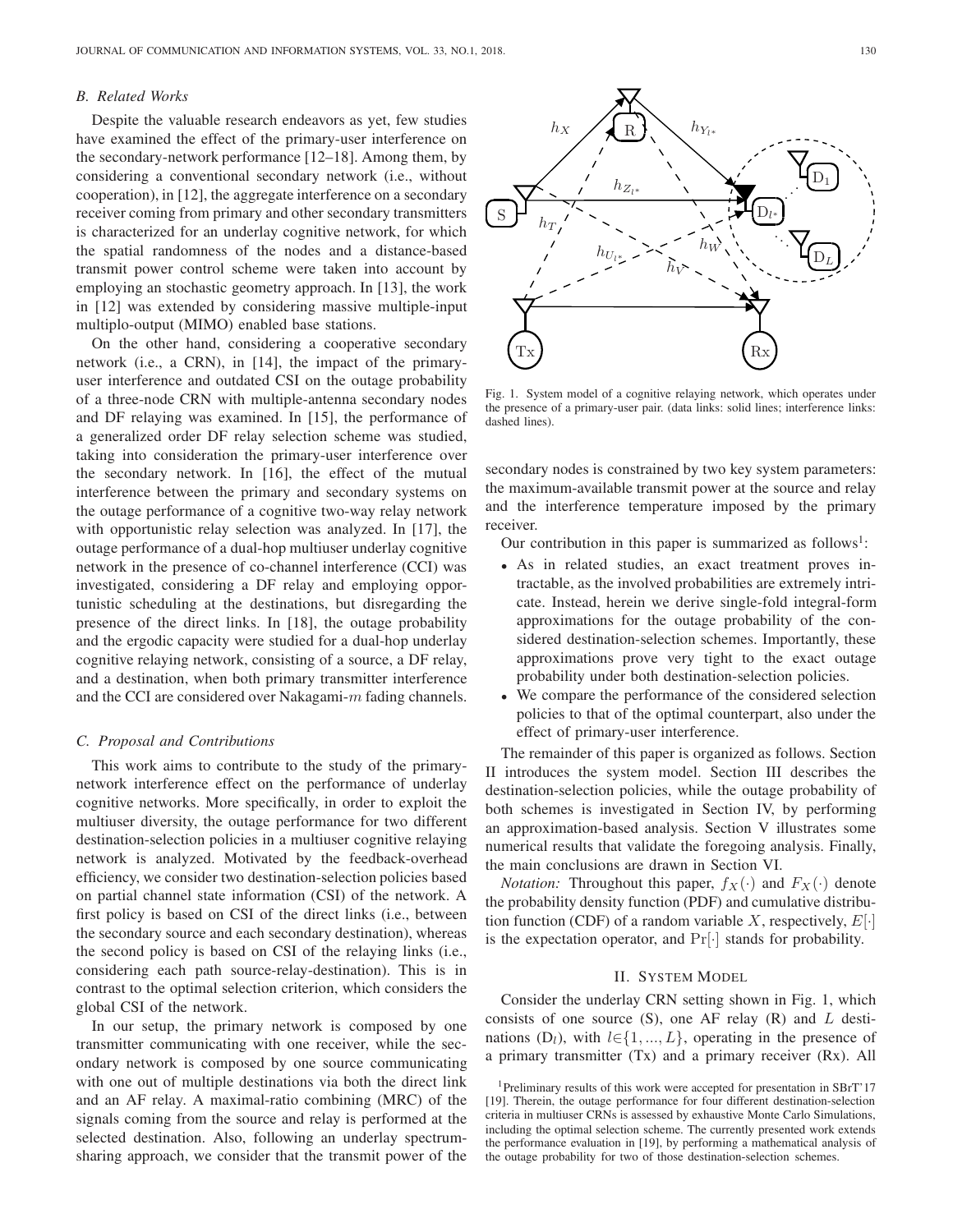terminals are considered to be single-antenna devices, which operate in half-duplex mode and in time division multiple access (TDMA). The channel coefficients corresponding to the data links  $S \rightarrow R$  (first hop),  $R \rightarrow D_l$  (*l*th second-hop), and S $\rightarrow$ D<sub>l</sub> (lth direct link) are denoted by  $h_X$ ,  $h_{Y_i}$ , and  $h_{Z_i}$ , respectively; and the channel coefficients corresponding to the interfering links  $S \rightarrow Rx$ ,  $R \rightarrow Rx$ ,  $Tx \rightarrow R$ , and  $Tx \rightarrow D_l$ are denoted by  $h_V$ ,  $h_W$ ,  $h_T$ , and  $h_{U_l}$ . All the links are assumed to undergo block Rayleigh fading and additive white Gaussian noise. Thus, the channel coefficients  $h_A$ , with  $A \in \{X, Y_l, Z_l, V, W, T, U_l\}$ , can be modeled as independent circularly-symmetric complex Gaussian random variables of zero mean and variance  $\Omega_A$ , that is,  $\mathcal{CN}(0, \Omega_A)$ , where  $\Omega_A = E[|h_A|^2]$ . Correspondingly, the channel gains  $g_A$  =  $|h_A|^2$ , with  $A \in \{X, Y_l, Z_l, V, W, T, U_l\}$ , are exponentially distributed with mean value  $\Omega_A$ . Moreover, the channel coefficients are supposed to remain constant during the transmission of a data block, but vary independently through consecutive blocks. Considering this, the instantaneous received signalto-noise ratios (SNRs) for the links  $S \rightarrow R$ ,  $R \rightarrow D_l$ ,  $S \rightarrow D_l$ , S $\rightarrow$ Rx, R $\rightarrow$ Rx, Tx $\rightarrow$ R and Tx $\rightarrow$ D<sub>l</sub> are respectively given by  $X=g_{X}P_{S}/N_{0}, Y_{l}=g_{Y_{l}}P_{R}/N_{0}, Z_{l}=g_{Z_{l}}P_{S}/N_{0}, V=g_{V}P_{S}/N_{0},$  $W=g_W P_R/N_0$ ,  $T=g_T P_{Tx}/N_0$ , and  $U_l=g_{U_l} P_{Tx}/N_0$ , where  $P_{\rm S}$ ,  $P_{\rm R}$ , and  $P_{\rm Tx}$  are the transmit powers at S, R, and Tx. Note that the transmit power at the primary transmitter,  $P_{Tx}$ , is modeled as a constant, while the transmit powers at the secondary source and relay,  $P_S$  and  $P_R$ , are characterized so as to satisfy underlay spectrum-sharing constraints, namely, the maximum interference tolerated at the primary receiver and the maximum transmit power available at the secondary nodes, that is

$$
P_{\rm S} = \min\left\{\frac{I}{g_V}, P\right\},\tag{1}
$$

$$
P_{\rm R} = \min\left\{\frac{I}{g_W}, P\right\} \tag{2}
$$

Under these assumptions, by considering the *lth* relaying link, the received signals at R and  $D_l$  at time t are given, respectively, by

$$
y_{\rm R}(t) = \sqrt{P_{\rm S}} h_X s_{\rm S}(t) + \sqrt{P_{\rm Tx}} h_T s_{\rm Tx}(t) + n_{\rm R}(t), \qquad (3)
$$

$$
y_{\text{D}_l}(t) = \sqrt{P_{\text{R}}} h_{Y_l} s_{\text{R}}(t) + \sqrt{P_{\text{Tx}}} h_{U_l} s_{\text{Tx}}(t) + n_{\text{D}_l}(t), \tag{4}
$$

where  $s_S(t)$ ,  $s_R(t)$ , and  $s_{T_x}(t)$  are the transmit signals at S, R, and Tx, respectively, with normalized mean power  $E\{ |s_{\rm S}(t)|^2 \} = E\{ |s_{\rm R}(t)|^2 \} = E\{ |s_{\rm Tx}(t)|^2 \} = 1$ ; and  $n_{\rm R}(t)$  and  $n_{\text{D}_l}(t)$  are the AWGN components at R and  $\text{D}_l$  with mean power  $N_0$ . In addition, by considering the AF relaying protocol, we have that  $s_{\text{R}}(t) = \beta y_{\text{R}}(t)$ , where  $\beta$  is the amplification factor, given by

$$
\beta = \frac{1}{\sqrt{gxP_{\rm S} + grP_{\rm Tx} + N_0}}.\tag{5}
$$

Therefore, from (4), the received signal at  $D_l$  can be rewritten as

$$
y_{\text{D}_l}(t) = \sqrt{P_{\text{S}} P_{\text{R}} h_X h_{Y_l} \beta s_{\text{S}}(t)} + \sqrt{P_{\text{R}} P_{\text{Tx}}} h_{Y_l} h_T \beta s_{\text{Tx}}(t) + \sqrt{P_{\text{R}} h_{Y_l} \beta n_{\text{R}}(t)} + \sqrt{P_{\text{Tx}}} h_{U_l} s_{\text{Tx}}(t) + n_{\text{D}_l}(t).
$$
 (6)

Thus, the end-to-end instantaneous received SINR at  $D_l$ , via the relaying link, can be expressed as

$$
\Theta_{l} = \frac{g_{X} P_{S} g_{Y_{l}} P_{R} \beta^{2}}{g_{Y_{l}} P_{R} g_{T} P_{Tx} \beta^{2} + g_{U_{l}} P_{Tx} + (g_{Y_{l}} P_{R} \beta^{2} + 1) N_{0}}
$$

$$
\stackrel{(a)}{=} \frac{XY_{l}}{X (U_{l} + 1) + Y_{l} (T + 1) + (T + 1) (U_{l} + 1)}
$$

$$
= \frac{\frac{X}{T+1} \frac{Y_{l}}{U_{l}+1}}{\frac{X}{T+1} + \frac{Y_{l}}{U_{l}+1} + 1}
$$

$$
\stackrel{(b)}{=} \frac{AB_{l}}{A + B_{l} + 1},
$$
(7)

where the step (a) results from replacing  $\beta$  as given in (5), dividing the numerator and denominator by  $N_0^2$ , and performing some mathematical manipulations. The step  $(b)$  results from defining  $A \triangleq \frac{X}{T+1}$  and  $B_l \triangleq \frac{Y_l}{U_l+1}$  as the received SINRs at the first hop (S→R) and the *l*th second hop (R→D<sub>l</sub>), respectively. Similarly, we can define  $C_l \triangleq \frac{Z_l}{U_l+1}$  as the received SINR at the direct link  $(S \rightarrow D_l)$ .

Now, let  $\bar{\gamma}_{P_{Tx}}=P_{Tx}/N_0$  denote the transmit SNR at the primary transmitter (Tx),  $\bar{\gamma}_P = P/N_0$  denote the maximum transmit SNR at the secondary source and relay (S and R), and  $\bar{\gamma}_I = I/N_0$  denote the maximum interference-to-noise ratio tolerated at the primary receiver (Rx). Therefore, from (1) and (2), the instantaneous received SNRs  $X$  and  $Y_l$  can be written, respectively, as

$$
X = \min\left\{\frac{\bar{\gamma}_I}{g_V}, \bar{\gamma}_P\right\} g_X = \begin{cases} \bar{\gamma}_I \frac{g_X}{g_V}, & g_V > \frac{\bar{\gamma}_I}{\bar{\gamma}_P},\\ \bar{\gamma}_P g_X, & g_V \le \frac{\bar{\gamma}_I}{\bar{\gamma}_P}, \end{cases} \tag{8}
$$

$$
Y_l = \min\left\{\frac{\bar{\gamma}_I}{g_W}, \bar{\gamma}_P\right\} g_{Y_l} = \begin{cases} \bar{\gamma}_I \frac{g_{Y_l}}{g_W}, & g_W > \frac{\bar{\gamma}_I}{\bar{\gamma}_P}, \\ \bar{\gamma}_P g_{Y_l}, & g_W \le \frac{\bar{\gamma}_I}{\bar{\gamma}_P}. \end{cases} \tag{9}
$$

#### III. DESTINATION SELECTION POLICIES

In the proposed system, the signals coming from S and R are assumed to be combined at  $D_l$ , with  $l \in \{1, ..., L\}$ , by using a MRC technique. Additionally, it is considered that only one of the L destinations is selected to participate in the communication process. Therefore, in order to prioritize the feedback efficiency, the system performance is evaluated for the following two destination-selection policies based on partial CSI:

1) **Direct Link-Based Policy (DL)**: this policy selects the destination  $D_{l^*}$  that maximizes the received SINR at the direct link, that is

$$
l^* = \arg\max_{l} \{C_l\}.
$$
 (10)

2) **Max-Min-Based Policy (MM)**: this policy selects the destination  $D_{l^*}$  that maximizes the minimum between the received SINRs at the two-hops of the relaying link, that is

$$
l^* = \arg\max_{l} \{\min\{A, B_l\}\}.
$$
 (11)

For these policies, the system performance is evaluated in terms of the outage probability in the following section.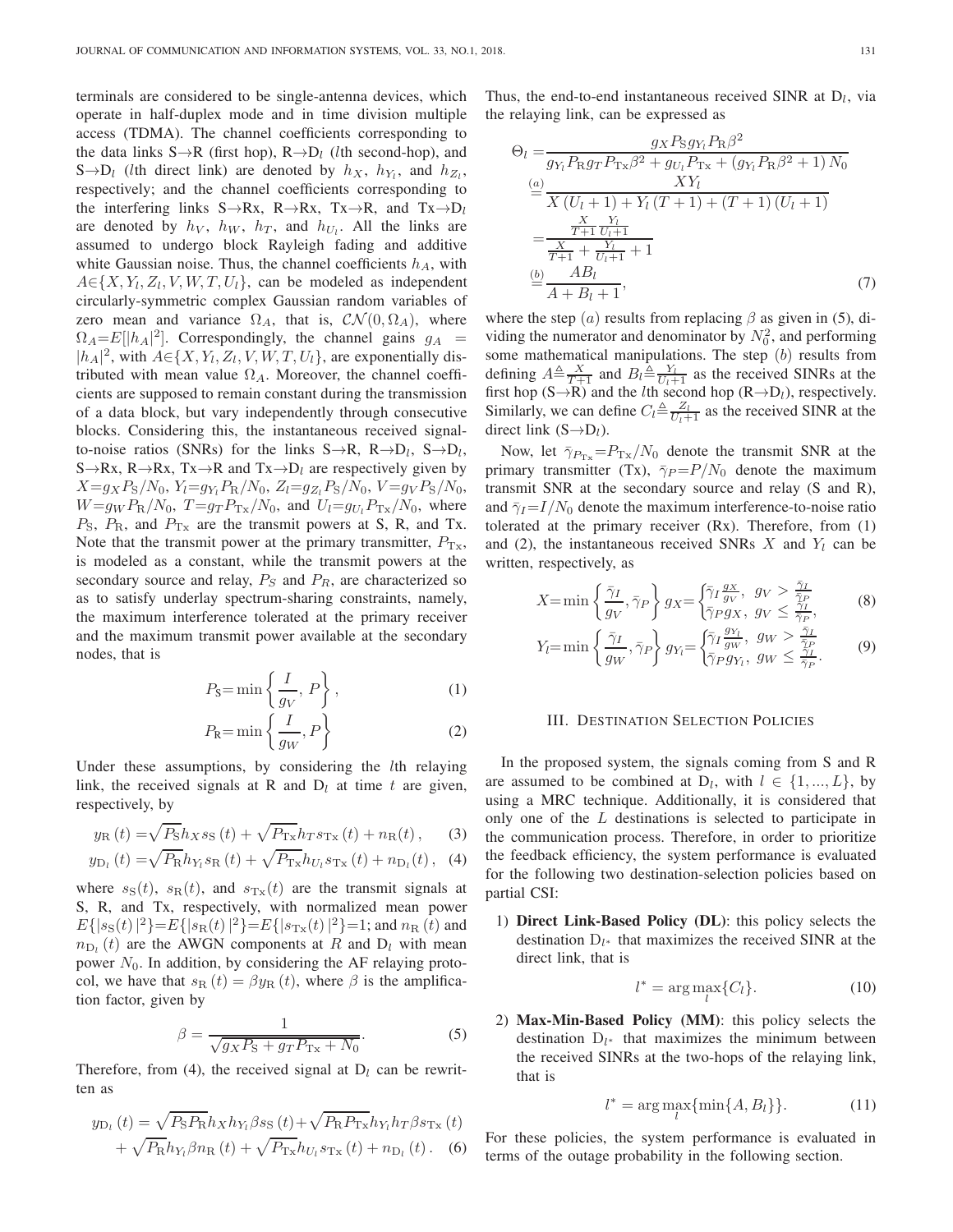## IV. OUTAGE PROBABILITY

By definition, the system is in outage when the received SINR at the selected destination,  $\gamma_{MRC}$ , is below a certain threshold  $\tau$ . In this case, by considering a half-duplex mode operation, it is defined that  $\tau \triangleq 2^{2\mathcal{R}} - 1$ , where  $\mathcal{R}$  is the target spectral efficiency in bits/s/Hz. Hence, the outage probability can be expressed as

$$
P_{\text{OUT}} = \Pr\left(\gamma_{\text{MRC}} < \tau\right) \\
= \Pr\left(\Theta_{l^*} + C_{l^*} < \tau\right). \tag{12}
$$

For both destination-selection policies, the outage probability can be derived as described in Propositions 1 and 2, respectively, to be presented later on. Before proceeding, we present the following lemma, which will be useful in the proof of these propositions.

*Lemma* 1*.* The CDF and PDF for the instantaneous received SINR at the lth destination via the corresponding direct link,  $C_l$ , are respectively given by Eqs. (13) and (14), shown at the top of the next page, where  $Ei(\cdot)$  stands for the exponential integral function [20, Eq. (8.211.1)].

*Proof.* The proof is provided in Appendix A.

Correspondingly, from *Lemma* 1, we can obtain the CDF and PDF for random variables A and  $B_l$ , by substituting  $\Omega_{Z_l}$ and  $\Omega_{U_l}$  by  $\Omega_X$  and  $\Omega_T$  in (13) and (14), respectively, for the case of A, and  $\Omega_V$  and  $\Omega_{Z_l}$  by  $\Omega_W$  and  $\Omega_{Y_l}$ , respectively, for the case of  $B_l$ .

Now, with the results of *Lemma* 1 as our primary tool, we can formulate the following propositions on the outage probability for the proposed destination-selection policies.

*Proposition* 1*.* An approximate integral-form expression for the outage probability of a multiuser cognitive relaying network under primary-user interference, which employs a DLbased destination-selection scheme, is given by

$$
P_{\text{OUT}}^{\text{DL}} \approx L \int_0^{\tau} F_{\Phi_l} \left( \tau - c_l \right) F_{C_l} \left( c_l \right)^{L-1} f_{C_l} \left( c_l \right) dc_l, \quad (15)
$$

where  $\Phi_l \triangleq \min\{A, B_l\}$ , and the PDF and CDF of  $C_l$  are obtained as in *Lemma* 1.

*Proof.* The proof is provided in Appendix B.

*Proposition* 2*.* An approximate integral-form expression for the outage probability of a multiuser cognitive relaying network under primary-user interference, which employs the MM-based destination-selection scheme, is given by

$$
P_{\text{OUT}}^{\text{M-M}} \approx \int_0^{\tau} \left[ (1 - F_A (\tau - c_l)) F_{B_l} (\tau - c_l)^L + F_A (\tau - c_l) (1 - F_{B_l} (\tau - c_l)) \right] f_{C_l} (c_l) dc_l,
$$
  
+ 
$$
\int_0^{\tau} \int_0^{\tau - c_l} F_A (b_l) f_B (b_l) f_{C_l} (c_l) db_l dc_l + \int_0^{\tau} \int_0^{\tau - c_l} F_B (a)^L f_A (a) f_{C_l} (c_l) dadc_l, \quad (16)
$$

where the PDFs and CDFs of  $A$ ,  $B<sub>l</sub>$ , and  $C<sub>l</sub>$  are obtained as in *Lemma* 1.

#### *Proof.* The proof is provided in Appendix C. ■

#### V. NUMERICAL RESULTS AND DISCUSSIONS

In this section, the approximate outage expressions derived in Section IV are evaluated, considering some illustrative cases. For this purpose, let us consider a two-dimensional network topology, as illustrated in Fig. 2, where the secondary source and relay are located at  $(0, 0)$  and  $(0.5, 0)$ , respectively. The secondary destinations are clustered and collocated at  $(0, 1)$ , and the primary users Tx and Rx are located at  $(0, 1)$ 1) and (1, 1), respectively. Without loss of generality, the average channel gain for the links between any pair of nodes is assumed to be determined by the path loss, i.e.,  $\Omega_A = d_A^{-\alpha}$ , with  $A \in \{X, Y_l, Z_l, V, W, T, U_l\}$ , where  $d_A$  is the distance between the corresponding nodes and  $\alpha$  is the path loss exponent. In the following examples, the path loss exponent is set as  $\alpha = 4$ and the target spectral efficiency is set as  $\mathcal{R} = 1$ .

Fig. 3 illustrates the outage probability versus the transmit SNR  $\bar{\gamma}_P$ , considering the two destination-selection policies described in Section III, for a different number of secondary destinations  $L=1, 3, 5, 7$ . We corroborate our analytical formulas via Monte Carlo simulations. It can be observed from Fig. 3 that our approximate expressions in (15) and (16) prove very tight, especially for  $L>1$ . For comparison, the outage probability of the optimal destination-selection criterion, which considers global CSI of the network, is also shown. As expected, the optimal scheme achieves the best performance. Additionally, note that the DL-based policy, which maximizes the received SINR at the direct links,  $C_l$ , achieves a nearlyoptimal performance. Thus, for the considered scenario, this policy proves more advantageous than the optimal criterion, as only partial knowledge of the CSI is required, thereby alleviating drastically the feedback overhead of the network. On the other hand, noted that the outage performance for the MM-based policy remains almost the same, as the number of secondary destinations increases. In addition, note from the slopes of the curves at high SNR that, for the DL-based criterion, the diversity order increases as  $L$  increases; while for the MM-based counterpart, the diversity order does not improve. This is because the multiuser diversity for the former criterion is exploited from the direct links, thus not being compromised by the channel condition of any other link. Conversely, for the MM-based criterion, the multiuser diversity of the second hops is bottlenecked by the channel condition of the first hop, which is common to all destinations.

Fig. 4 shows the outage probability versus the normalized distance between the secondary source and relay. For clarity, only the cases  $L=3$  and 7 are presented. Observe that, for any relay position, the best performance is always attained by the optimal destination-selection criterion, as expected. Also note that, when the relay is close to the source, the DL-based policy provides the worst performance among the three considered criteria. In addition, the performance gap among the considered policies increases, as L increases. This is because, for this relay position, the first hop presents a good channel condition in average, whereas the second hops and the direct links present weaker channel conditions. Thus, multiuser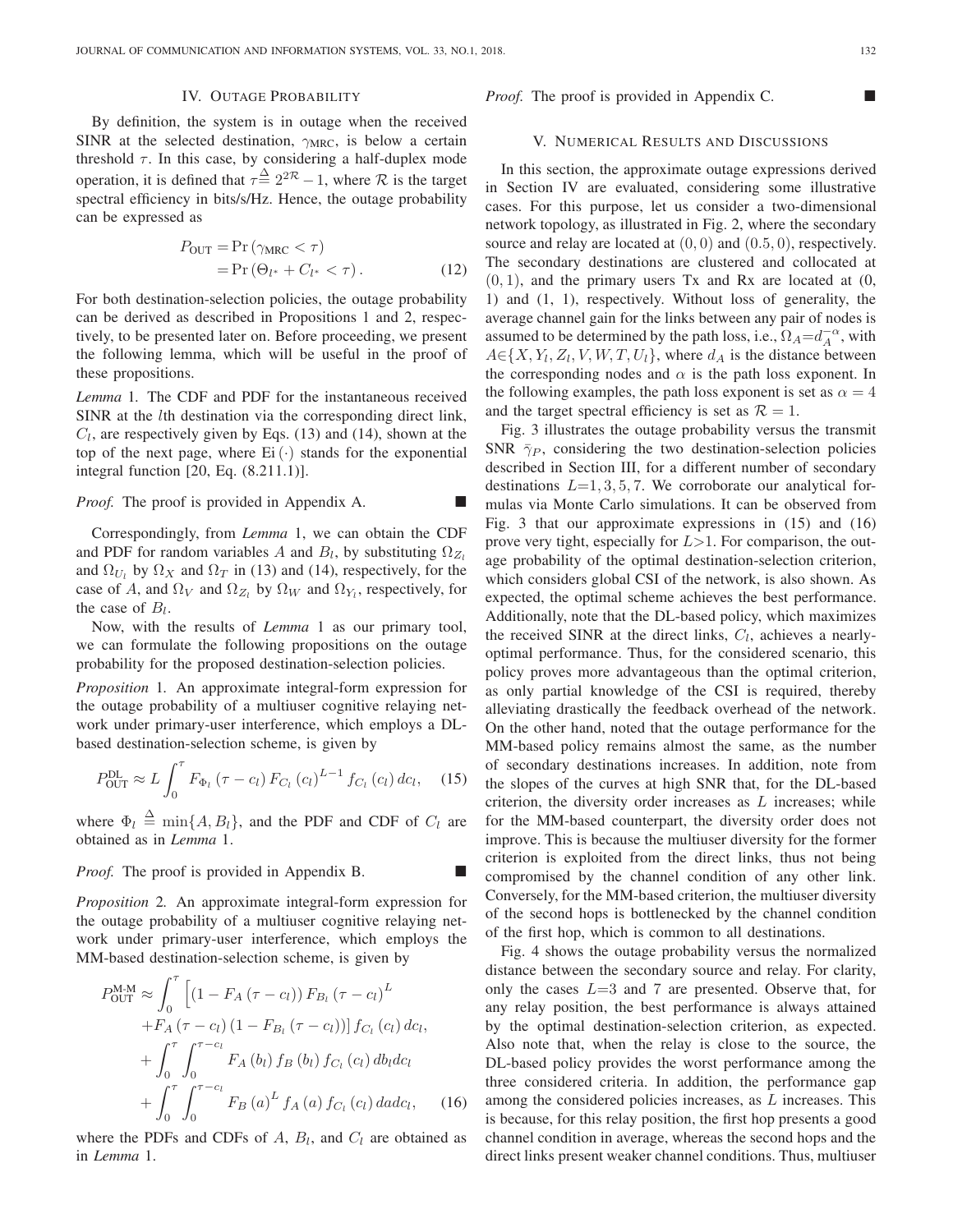$$
F_{C_l}(c_l) = e^{-\frac{\tilde{\gamma}_I}{\tilde{\gamma}_P \Omega_V}} + \frac{\bar{\gamma}_I \Omega_{Z_l} e^{\frac{\tilde{\gamma}_I \Omega_{Z_l} + c_l \Omega_V}{\tilde{\gamma}_{P_{Tx}} c_l \Omega_{U_l} \Omega_V}} \text{Ei}\left[ -\frac{(c_l \Omega_V + \tilde{\gamma}_I \Omega_{Z_l})(\tilde{\gamma}_{P_{Tx}} c_l \Omega_{U_l} + \tilde{\gamma}_P \Omega_{Z_l})}{\tilde{\gamma}_{P_{Tx}} c_l \Omega_{U_l} \Omega_V \Omega_{Z_l}} \right]}{\tilde{\gamma}_{P_{Tx}} c_l \Omega_{U_l} \Omega_V}
$$

$$
+ \frac{\left(1 - e^{-\frac{\tilde{\gamma}_I}{\tilde{\gamma}_P} \Omega_V}\right)}{\tilde{\gamma}_P \Omega_{Z_l} + \tilde{\gamma}_{P_{Tx}} c_l \Omega_{U_l}} \left[ \tilde{\gamma}_P \Omega_{Z_l} \left(1 - e^{-\frac{c_l}{\tilde{\gamma}_P \Omega_{Z_l}}}\right) + \tilde{\gamma}_{P_{Tx}} c_l \Omega_{U_l} \right] \tag{13}
$$

$$
f_{C_l}(c_l) = \frac{-1}{\overline{\gamma}_{P_{Tx}}c_l^3 \Omega_{U_l}^2 \Omega_V^2} \left[ \frac{\overline{\gamma}_{P_{Tx}}c_l \Omega_{U_l} \Omega_V e^{-\frac{\overline{\gamma}_I \Omega_{Z_l} + c_l \Omega_V}{\overline{\gamma}_P \Omega_{Z_l} \Omega_V}}}{(c_l \Omega_V + \overline{\gamma}_I \Omega_{Z_l})(\overline{\gamma}_{P_{Tx}}c_l \Omega_{U_l} + \overline{\gamma}_P \Omega_{Z_l})^2} \left[ e^{\frac{\overline{\gamma}_I}{\overline{\gamma}_P \Omega_V}} \overline{\gamma}_{P_{Tx}}c_l^2 \Omega_{U_l} \Omega_V (c_l \Omega_V + \overline{\gamma}_I \Omega_{Z_l})(\overline{\gamma}_P \Omega_{Z_l} + \overline{\gamma}_{P_{Tx}} \Omega_{U_l} (c_l + \overline{\gamma}_P \Omega_{Z_l})) \right] - \overline{\gamma}_I^2 \overline{\gamma}_P^2 \Omega_{Z_l}^4 - \overline{\gamma}_P \overline{\gamma}_{P_{Tx}}c_l \Omega_{U_l} \Omega_{Z_l} (c_l^2 \Omega_V^2 + \overline{\gamma}_I^2 \Omega_{Z_l}^2) - \overline{\gamma}_{P_{Tx}}^2 c_l^2 \Omega_{U_l}^2 \Omega_V (c_l^2 \Omega_V + \overline{\gamma}_P c_l \Omega_V \Omega_{Z_l} + \overline{\gamma}_I \overline{\gamma}_P \Omega_{Z_l}^2) \right]
$$
\n
$$
- e^{\frac{\overline{\gamma}_I \Omega_{Z_l} + c_l \Omega_V}{\overline{\gamma}_{P_{Tx}}c_l \Omega_{U_l} \Omega_V}} \overline{\gamma}_I \Omega_{Z_l} (\overline{\gamma}_{P_{Tx}}c_l \Omega_{U_l} \Omega_V + \overline{\gamma}_I \Omega_{Z_l}) \text{Ei} \left[ -\frac{(c_l \Omega_V + \overline{\gamma}_I \Omega_{Z_l})(\overline{\gamma}_{P_{Tx}}c_l \Omega_{U_l} + \overline{\gamma}_P \Omega_{Z_l})}{\overline{\gamma}_P \overline{\gamma}_{P_{Tx}}c_l \Omega_{U_l} \Omega_V \Omega_{Z_l}} \right] \right]
$$
\n(14)



Fig. 2. Network topology.

diversity can be efficiently exploited. On the other hand, as the relay moves closer to the destinations, observe that the outage performance of the DL-based criterion approaches that of the optimal policy, whereas the performance of the MM-based criterion worsens. This is due to the fact that, in average, all the second hops and direct links exhibit good channel conditions, while the first hop is weaker. Under this condition, the MMbased criterion is governed by the channel state of the first hop, which is the bottleneck, thus it is not possible to take full advantage of multiuser diversity. Additionally, it can be observed that the best relay position is closer to the source for both the optimal and MM-based criteria, whereas it is midway between the source and relay for the DL-based criterion.

To complement the previous results, the outage probability versus the transmit SNR  $\bar{\gamma}_P$ , for both destination-selection policies, is illustrated in Fig. 5, by considering  $L = 3$ . For comparison purposes, three relative positions of R were



Fig. 3. Outage propability vs. transmit SNR  $\bar{\gamma}_P$  for  $L = 1, 3, 5$  and 7, with  $\overline{\gamma}_{P_{\text{Tx}}} = 20 \overline{\text{ dB}}, \overline{\gamma}_I = 50 \overline{\text{ dB}}, \text{ and } d_X/d_{Z_I} = 0.5.$ 

contrasted, namely  $d_X/d_{Z_1}= 0.1, 0.5, 0.9$ . It can be observed that the MM-based policy presents the worst performance for the positions of R closest to D. Also, the diversity order is lower than that attained by the DL-based and optimal policies. For those positions, the DL-based policy presents the same diversity order and an excellent approximation to the optimal policy. Furthermore, for the normalized distance  $d_X/d_{Z_l}= 0.1$ (i.e., when R is close to S), the MM-based policy attains the same diversity order of that corresponding to the DL-based policy with a slightly performance improvement. However, for that position, the optimal policy presents an increased diversity order with respect to the two analyzed policies, thus the outage performance is superior. This behavior can be explained by perceiving that for the positions of R closest to S, the first-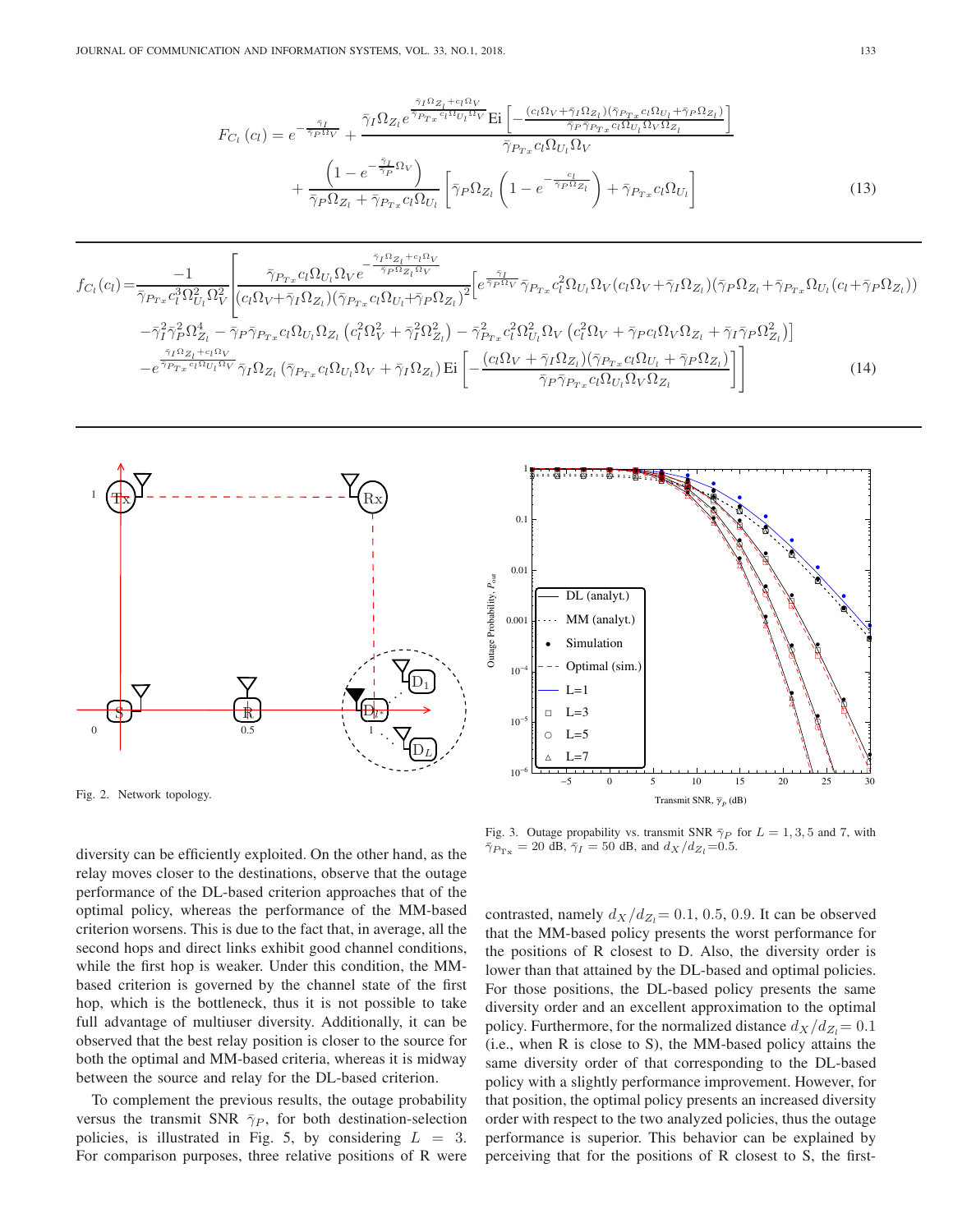

Fig. 4. Outage probability vs. normalized distance between secondary source and relay for  $L = 3$  and 7, with  $\bar{\gamma}_{P_{\text{Tx}}} = 20$  dB,  $\bar{\gamma}_I = 50$  dB and  $\bar{\gamma}_P =$ 20 dB.



Fig. 5. Outage probability vs. transmit SNR  $\bar{\gamma}_P$  for different normalized distances between S and R,  $d_X/d_{W_1}=0.1, 0.5, 0.9$ , with  $L = 3, \bar{\gamma}_{P_{\text{Tx}}}=20 \text{ dB}$ and  $\bar{\gamma}_I = 50$  dB.

hop relaying link is strong, thus strengthening the second hop with multiuser diversity leads to performance gains and to a greater diversity order, as the first hop does not represent a bottleneck. Otherwise, for the positions of R nearest to D, the first hop represents a bottleneck, thus impeding the MM-based policy from attaining diversity gains. Moreover, we can also notice that the other policies do not attain full diversity.

Fig. 6 illustrates the outage probability versus the transmit SNR  $\bar{\gamma}_P$ , by setting the number of destinations to  $L = 3$ and the normalized distance between source and relay to  $d_X/d_{Z_l}=0.5$ . In this figure, we consider only the DL-based



Fig. 6. Outage probability vs. transmit SNR  $\bar{\gamma}_P$  for different values of  $\bar{\gamma}_I$ and  $\bar{\gamma}_{P_{\text{Tx}}}$ , with  $L = 3$ .

selection policy, as the results for the MM-based policy present the same behavior. Simulations were performed for different configurations of  $\bar{\gamma}_{P_{Tx}}$  and  $\bar{\gamma}_I$ . It can be observed that performance floors are inflicted by the interference temperature  $\bar{\gamma}_I$ . Thus, up to  $\bar{\gamma}_I = 10$  dB, the secondary network performance is highly impaired by the constraints imposed by the primary network. On the other hand, a variation on  $\bar{\gamma}_{P_{Tx}}$  does not determine the emergence of performance floors. However, an increase on  $\bar{\gamma}_{P_{Tx}}$  can lead to important performance losses for the secondary network, as can be observed in the curves for  $\bar{\gamma}_I = 0$  dB and  $\bar{\gamma}_I = 50$  dB. This concern can be critical for various scenarios leveraging cognitive radio, as those based on sensors and unmanned aerial vehicles (UAVs), where the secondary nodes can be very close to the primary transmitters. In those cases, the underlay spectrum sharing strategy could not be the best option for cognitive relaying networks. Therefore, the consideration of the interference from the primary network over the secondary network is of crucial importance for practical design criteria of spectrum-sharing networks when the underlay paradigm is taken into account.

# VI. CONCLUSION

In this paper, the outage performance of a multiuser cognitive relaying network under the impact of the primarynetwork interference was investigated by considering two destination-selection policies based on partial CSI: one taking into account the direct links and one considering the dual-hop relaying links between the source and destinations. Integralform expressions for the outage probability of the considered destination-selection policies were derived. It was noticed that the DL-based destination selection criterion is an excellent approximation to the optimal criterion which considers global CSI, while being more efficient in terms of the required feedback overhead, especially for the relay positions beyond midpoint between the source and the collocated destinations.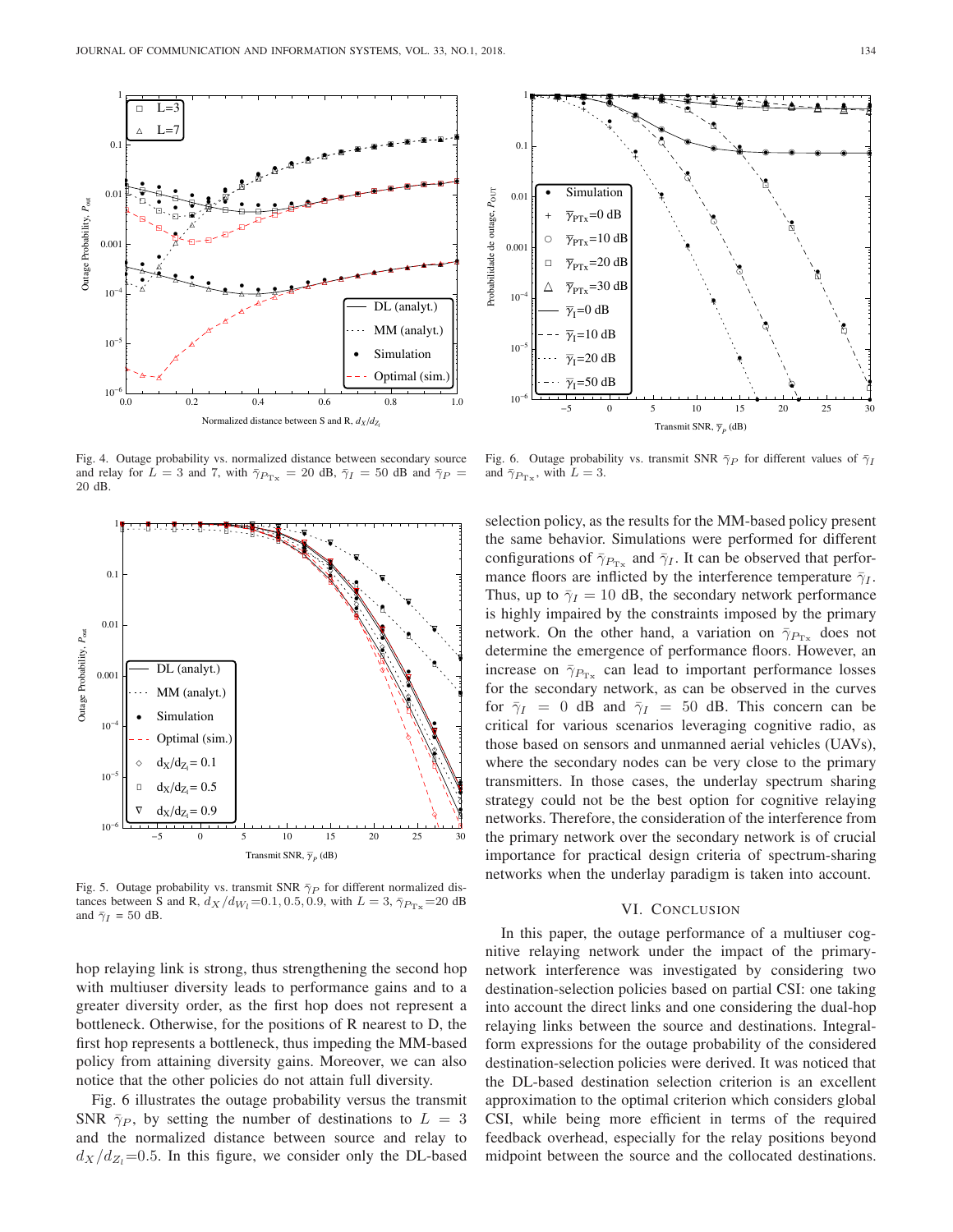On the other hand, for positions close to the source, the MM-based policy presents a better performance. However, for these positions, both policies present performances losses when compared with the optimal policy. Finally, it was found that the interference temperature imposed by the primary receiver is responsible for system performance floors, while the interference coming from the primary network over the secondary network can cause significant performance losses in the cognitive network, which can be critical in practical underlay spectrum sharing networks.

# APPENDIX A PROOF OF LEMMA 1

The CDF of the received SINR  $C_l$  can be formulated as

$$
F_{\gamma_{C_l}}(c_l) = \Pr(\gamma_{C_l} < c_l|g_V) \\
= \Pr\left(\frac{Z_l}{U_l + 1} < c_l|g_V\right) \\
= \int\limits_0^\infty \Pr\left(Z_l < c_l(u_l + 1)|g_V\right) f_{U_l}(u_l) \, du_l \\
= I_1 + I_2,\n\tag{17}
$$

where, by considering (8), the terms  $I_1$  and  $I_2$  can be expressed as

$$
I_{1} = \int_{\bar{\gamma}_{I}}^{\infty} \int_{\bar{\gamma}_{P}}^{\infty} F_{g_{Z_{l}}} \left[ \frac{c_{l}v(u_{l}+1)}{\gamma_{l}} \right] f_{U_{l}}(u_{l}) f_{V}(v) du_{l} dv \quad (18)
$$

$$
I_2 = \int\limits_0^{\bar{\gamma}_I/\bar{\gamma}_P} \int\limits_0^{\infty} F_{g_{Z_l}} \left[ \frac{c_l(u_l+1)}{\gamma_P} \right] f_{U_l}(u_l) f_{g_V}(v) du_l dv. \quad (19)
$$

Then, by solving exponential-function integrals and considering [20, eq. (3.352-2)], the CDF of  $C_l$  can be obtained as in (13), and by applying the derivative to that expression, the PDF of  $C_l$  can be obtained as in (14).

# APPENDIX B PROOF OF PROPOSITION 1

For the DL-based destination selection policy, the outage probability in (12) can be rewritten as

$$
P_{\text{OUT}}^{\text{DL}} = \Pr\left(\Theta_{l^*} + C_{l^*} < \tau\right)
$$
\n
$$
\stackrel{(a)}{=} \sum_{l=1}^{L} \Pr\left(\frac{AB_l}{A + B_l + 1} + C_l < \tau | l = l^*\right) \Pr\left(l = l^*\right)
$$
\n
$$
\stackrel{(b)}{>} \sum_{l=1}^{L} \Pr\left(\min\{A, B_l\} + C_l < \tau\right) \Pr\left(C_l > \max_{i \neq l^*} \{C_i\}\right)
$$
\n
$$
= L \int_{0}^{\tau} \Pr\left(\min\{A, B_l\} < \tau - c_l\right) F_{C_l}\left(c_l\right)^{L-1} f_{C_l}\left(c_l\right) dc_l,
$$
\n
$$
(20)
$$

where the step  $(a)$  is obtained by applying the Total Probability Theorem  $[21]$ , and  $(b)$  is obtained by using the well known approximation of  $\Theta_l$  by its upper-bound  $\Phi_l = \min\{A, B_l\}$ , which has proved to render a tight approximation [22]. Also,



Fig. 7. Regions for the random variables  $A$  and  $B_l$ 

as  $A$  and  $B_l$  are independent random variables, then the CDF of  $\Phi_l$  can be expressed as

$$
F_{\Phi_l}(\phi_l) = F_A(\phi_l) + F_{B_l}(\phi_l) - F_A(\phi_l)F_{B_l}(\phi_l). \tag{21}
$$

By substituting (21) in (20), we arrive to the expression in (15).

# APPENDIX C

PROOF OF PROPOSITION 2

Under the same considerations of Appendix B, from (12), the outage probability for the MM destination-selection policy can be rewritten as

$$
P_{\text{OUT}}^{\text{M-M}} > \sum_{l=1}^{L} \Pr\left(\min\{A, B_{l}\} + C_{l} < \tau\right) \times \Pr\left(\min\{A, B_{l}\} > \max_{i=1, \dots, L} \{\min\{A, B_{i}\}\}\right). \quad (22)
$$

The expression above can be analyzed by considering the regions for random variables  $A$  and  $B_l$  as depicted in Fig. 7, that is: 1)  $A > \tau - C_l$  and  $B < \tau - C_l$ , 2)  $A < \tau - C_l$  and  $B > \tau - C_l$ , and 3)  $A < \tau - C_l$  and  $B < \tau - C_l$ . For the first region, we have that  $B_l$  is always lower than A, thus the destination selection is dominated by  $B_l$ , and the expression in (22) for this region can be rewritten as

$$
P_{\text{OUT}}^{\text{RI}} = \sum_{l=1}^{L} \Pr(A > \tau - C_l, B < \tau - C_l) \Pr\left(B_l > \max_{\substack{i=1,\ldots,L\\i \neq l}} \{B_i\}\right)
$$
  
= 
$$
L \int_{0}^{\tau} (1 - F_A(\tau - c_l)) \int_{0}^{\tau - c_l} F_{B_l}(b_l) L^{-1} f_{B_l}(b_l) f_{C_l}(c_l) d_l dc_l
$$
  
= 
$$
\int_{0}^{\tau} (1 - F_A(\tau - c_l)) F_{B_l}(\tau - c_l)^L f_{C_l}(c_l) dc_l.
$$
 (23)

,

By following the same rationale, in the second region, the destination selection is dominated by A. In this case, as all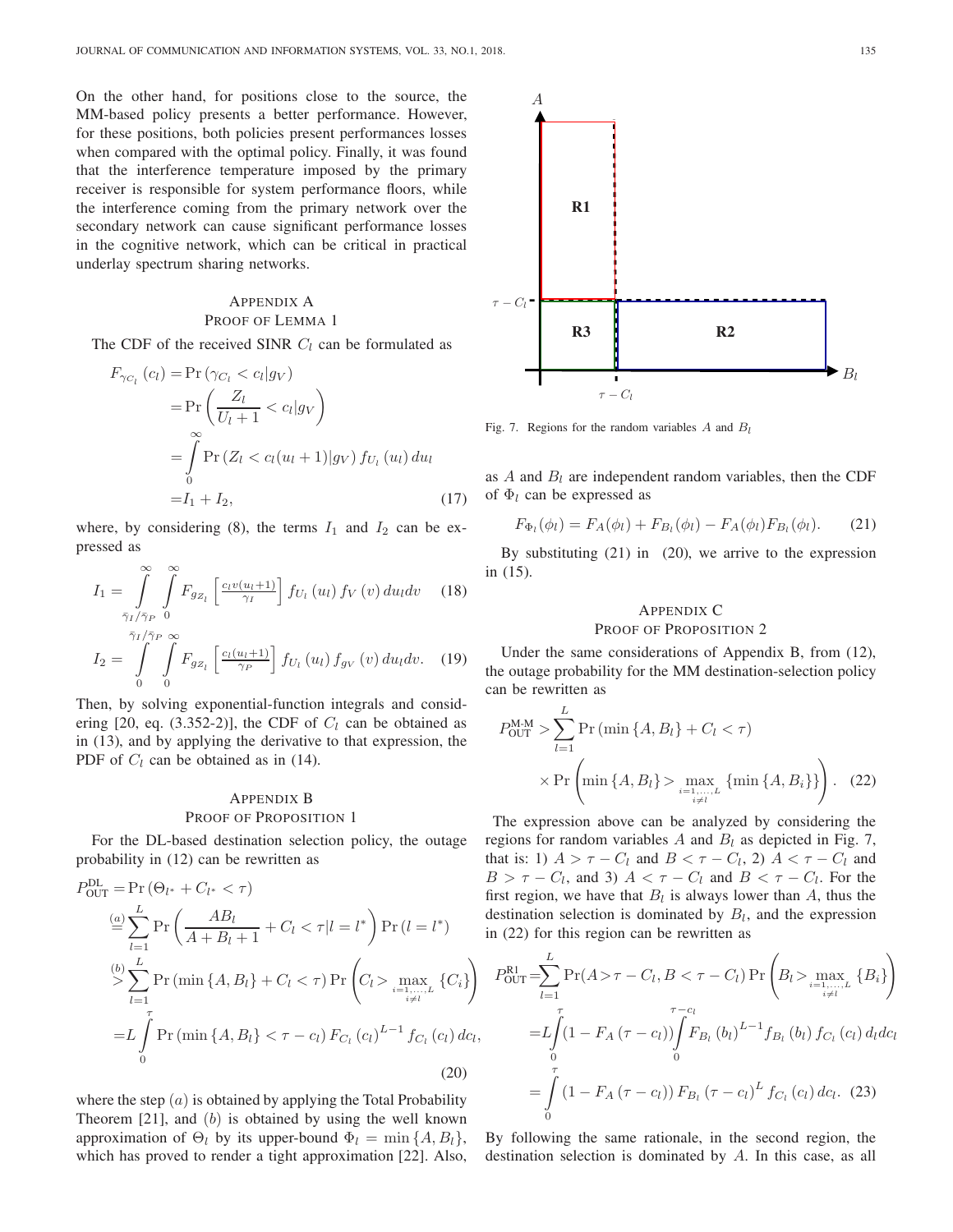destinations present the same first-hop link, the probability of selection of each one of them is equal to  $1/L$ , thus, for this region, (22) can be rewritten as

$$
P_{\text{OUT}}^{\text{R2}} = \sum_{l=1}^{L} \Pr(A < \tau - C_l, B > \tau - C_l) \frac{1}{L}
$$
\n
$$
= \int_{0}^{\tau} F_A \left( \tau - c_l \right) \left( 1 - F_{B_l} \left( \tau - c_l \right) \right) f_{C_l} \left( c_l \right) \, dc_l. \tag{24}
$$

For the third region, we split the region into two subregions,  $a)A < B_l$  and  $b)B_l < A$ . For the first subregion, we have the same condition of region 2, thus all destinations have the same probability of selection and (22) for this case can be rewritten as

$$
P_{\text{OUT}}^{\text{R3a}} = \sum_{l=1}^{L} \Pr(A < \tau - C_l, B < \tau - C_l, A < B_l) \frac{1}{L}
$$
  
= 
$$
\int_0^{\tau} \int_0^{\tau - c_l} F_A(b_l) f_B(b_l) f_{C_l}(c_l) db_l dc_l.
$$
 (25)

For the second subregion, we have the same condition of region 1, thus (22) for this case can be rewritten as

$$
P_{\text{OUT}}^{\text{R3b}} = \sum_{l=1}^{L} \Pr(A > \tau - C_l, B < \tau - C_l, B_l < A)
$$
  
 
$$
\times \Pr\left(B_l > \max_{\substack{i=1,\dots,L \\ i \neq l}} \{B_i\}\right)
$$
  
= 
$$
\int_0^{\tau} \int_0^{\tau - c_l} F_B(a)^L f_A(a) f_{C_l}(c_l) da c_l.
$$
 (26)

Finally, by summing up (23) to (26), we arrive to the expression in (16).

#### **REFERENCES**

- [1] C. Wang, F. Haider, X. Gao, X. You, Y. Yang, D. Yuan, H. Aggoune, H. Haas, S. Fletcher, and E. Hepsaydir, "Cellular architecture and key technologies for 5G wireless communication networks," *IEEE Commun. Mag.*, vol. 52, no. 2, pp. 122–130, Feb. 2014, doi: 10.1109/MCOM.2014.6736752.
- [2] J.G. Andrews, S. Buzzi, C. Wan, S.V. Hanly, A. Lozano, A.C.K. Soong, J.C. Zhang, "What will 5G be?," *IEEE J. Sel. Areas Commun.*, vol.32, no.6, pp. 1065–1082, Jan. 2014, doi: 10.1109/JSAC.2014.2328098.
- [3] M. Xiao *et al.*, "Millimeter wave communications for future mobile networks," *IEEE J. Sel. Areas Commun.*, vol. 35, no. 9, pp. 1909–1935, Sep. 2017, doi: 10.1109/JSAC.2017.2719924.
- [4] J. Mitola and G. Q. Maguire, "Cognitive radio: Making software radios more personal," *IEEE Pers. Commun.*, vol. 6, no. 4, pp. 13–18, Aug. 1999, doi: 10.1109/98.788210.
- [5] S. Haykin, "Cognitive radio: Brain-empowered wireless communications," *IEEE J. Sel. Areas Commun.*, vol. 23, no. 2, pp. 201–220, Feb. 2005, doi: 10.1109/JSAC.2004.839380.
- [6] A. Goldsmith, S. Jafar, I. Maric, and S. Srinivasa, "Breaking spectrum gridlock with cognitive radios: An information theoretic perspective," *Proc. IEEE*, vol.97, no.5, pp.894-914, May 2009, doi: 10.1109/JPROC.2009.2015717.
- [7] M. Khoshkholgh, K. Navaie, and H. Yanikomeroglu, "Access strategies for spectrum sharing in fading environment: Overlay, underlay, mixed," *IEEE Trans. Mobile Comput.*, vol. 9, no. 12, pp. 1780–1793, Dec. 2010, doi: 10.1109/TMC.2010.57.
- [8] J. N. Laneman, D. N. C. Tse, and G. W. Wornell, "Cooperative diversity in wireless networks: Efficient protocols and outage behavior," *IEEE Trans. Inf. Theory*, vol. 50, no. 12, pp. 3062–3080, Nov. 2004, doi: 10.1109/TIT.2004.838089.
- [9] F. R. V. Guimarães, D. B. da Costa, T. A. Tsiftsis, C. C. Cavalcante, and G. K. Karagiannidis, "Multiuser and multirelay cognitive radio networks under spectrum-sharing constraints," *IEEE Trans. Veh. Technol.*, vol. 63, no. 1, pp. 443–439, Jan. 2014, doi: 10.1109/TVT.2013.2275201.
- [10] E. E. Benitez Olivo, D. P. Moya Osorio, D. B. da Costa, and J. C. S. Santos Filho, "Outage performance of spectrally efficient schemes for multiuser cognitive relaying networks with underlay spectrum sharing," *IEEE Trans. Wireless Commun.*, vol. 13, no. 12, pp. 6629–6642, Dec. 2014, doi: 10.1109/TWC.2014.2360204.
- [11] H. Huang, N. C. Beaulieu, Z. Li, and J. Si, "On the performance of underlay cognitive multisource multirelay cooperative networks," *IEEE Commun. Letters*, vol. 19, no. 4, pp. 605–608, Apr. 2015, doi: 10.1109/LCOMM.2015.2398421.
- [12] S. Kusaladharma, P. Herath, and C. Tellambura, "Secondary user interference characterization for underlay networks," in *Proc. IEEE Veh. Technol. Conf.* (VTC2015-Fall), Boston, MA, USA, Sep. 2015, pp. 1-5, doi: 10.1109/VTCFall.2015.7391128.
- [13] S. Kusaladharma and C. Tellambura, "Secondary user interference characterization for spatially random underlay networks with massive MIMO and power control," *IEEE Trans. Veh. Technol.*, vol. 66, no. 9, pp. 7897–7912, Sep. 2017, doi: 10.1109/TVT.2017.2687898.
- [14] Y. Huang, F. S. Al-Qahtani, C. Zhong, Q. Wu, J. Wang, and H. M. Alnuweiri, "Cognitive MIMO relaying networks with primary user's interference and outdated channel state information," *IEEE Trans. Commun.*, vol. 62, no. 12, pp. 4241–4254, Dec. 2014, doi: 10.1109/TCOMM.2014.2364576.
- [15] A. M. Salhab and S. A. Zummo, "Cognitive DF generalized order relay selection networks with interference from primary user," in *Proc. IEEE Wireless Commun. Netw. Conf.* (WCNC), pp. 357–362, Mar. 2015, doi: 10.1109/WCNC.2015.7127496.
- [16] X. Zhang, Z. Zhang, J. Xing, R. Yu, P. Zhang, and W. Wang, "Exact outage analysis in cognitive two-way relay networks with opportunistic relay selection under primary user's interference," *IEEE Trans. Veh. Technol.*, vol. 64, no. 6, pp. 2502-2511, Jun. 2015, doi: 10.1109/TVT.2014.2346615.
- [17] J. A. Hussein, S. S. Ikki, S. Boussakta, and C. C. Tsimenidis, "Performance analysis of opportunistic scheduling in dual-hop multiuser underlay cognitive network in the presence of cochannel interference,' *IEEE Trans. Veh. Technol.*, vol. 65, no. 10, pp. 8163–8176, Oct. 2016, doi: 10.1109/TVT.2015.2504244.
- [18] J. A. Hussein, S. Boussakta and S. S. Ikki, "Performance study of a UCRN over Nakagami-m fading channels in the presence of CCI," *IEEE Trans. Cognitive Commun. Netw.*, vol. 3, no. 4, pp. 752–765, Dec. 2017, doi: 10.1109/TCCN.2017.2768061.
- [19] L. F. Vasconcelos Peres, M. Komono Tojeiro, D. P. Moya Osorio and E. E. Benitez Olivo, "Impacto da interferência da rede primária em redes cooperativas e cognitivas multiusuário do tipo underlay," in *Proc. XXXV Brazilian Telecommunications and Signal Processing Symposium* (SBrT'17), São Pedro, SP, Brazil, Sep. 2017.
- [20] I. Gradshteyn and I. Ryzhik, *Table of Integrals, Series and Products*, 7th edition. Academic Press, 2007.
- [21] A. Papoullis, *Probability, Random Variables, and Stochastic Processes*, 4th edition. McGraw-Hill, 2002.
- [22] D. P. Moya Osorio, E. E. Benitez Olivo, D. B. da Costa, and J. C. S. Santos Filho, "Distributed link selection in multirelay multiuser networks," *Transactions on Emerging Telecommunications Technologies*, vol. 27, no. 7, pp. 939–951, Dec. 2016, doi: 10.1002/ett.3033.